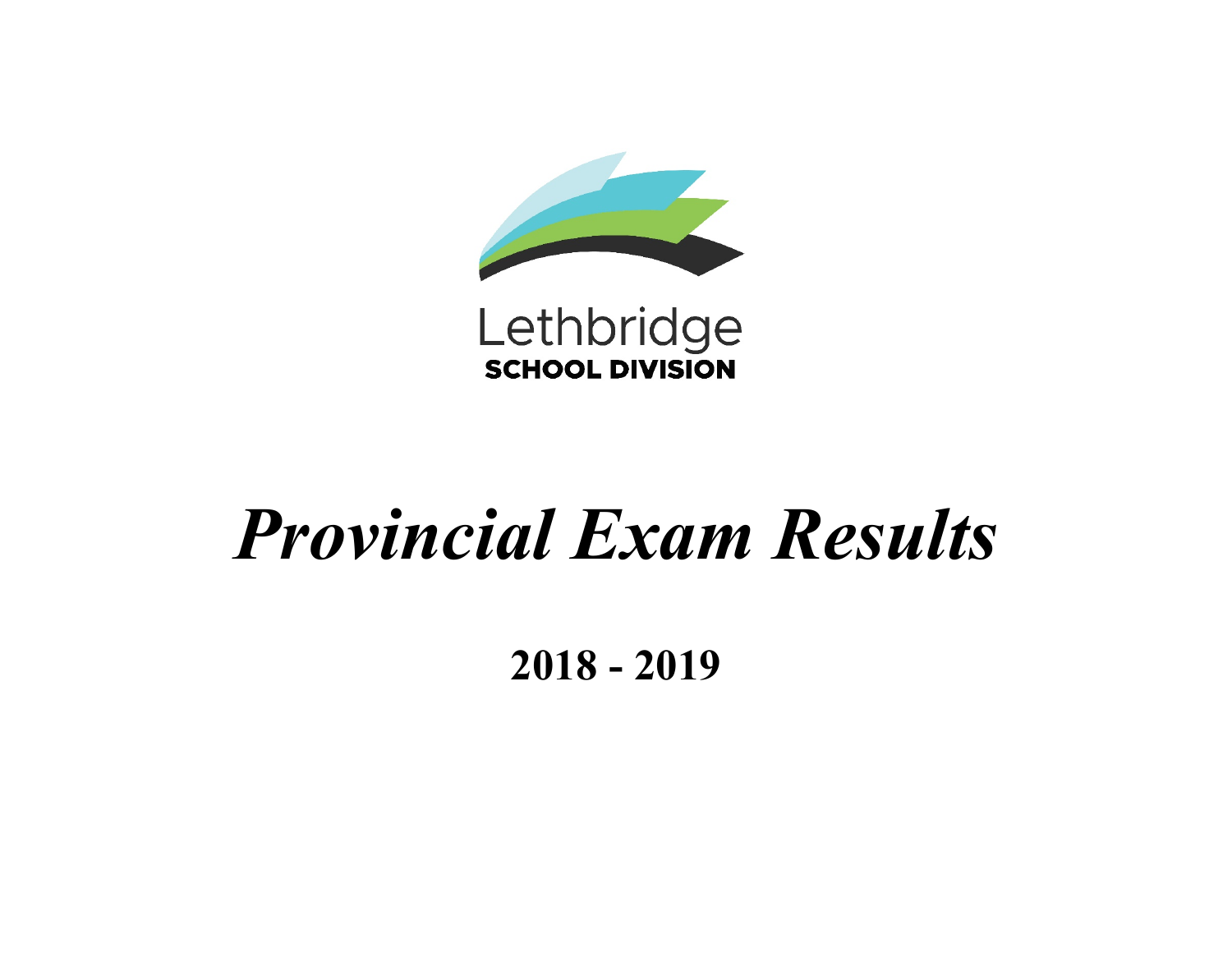

### **Grade 6: English Language Arts - 2019**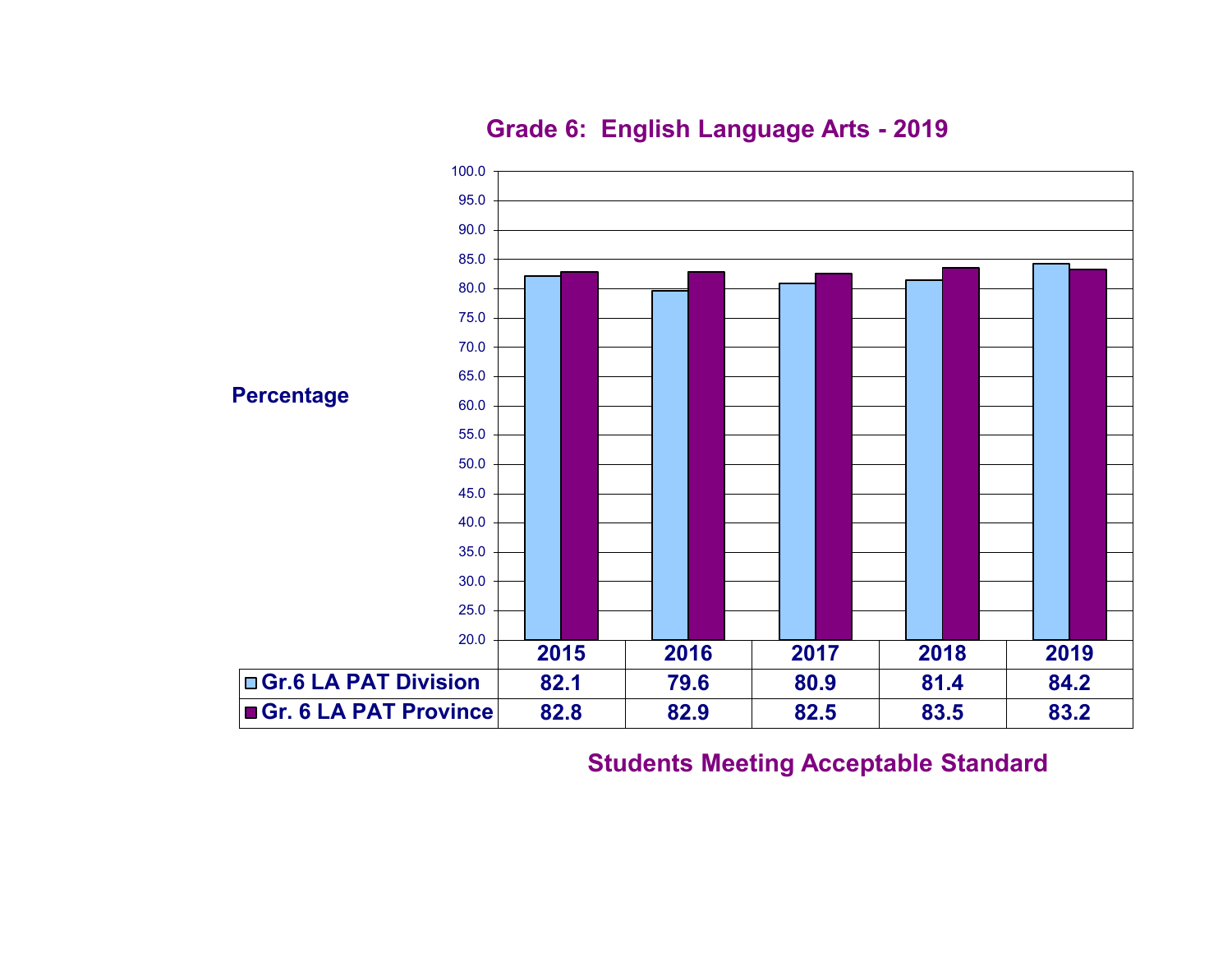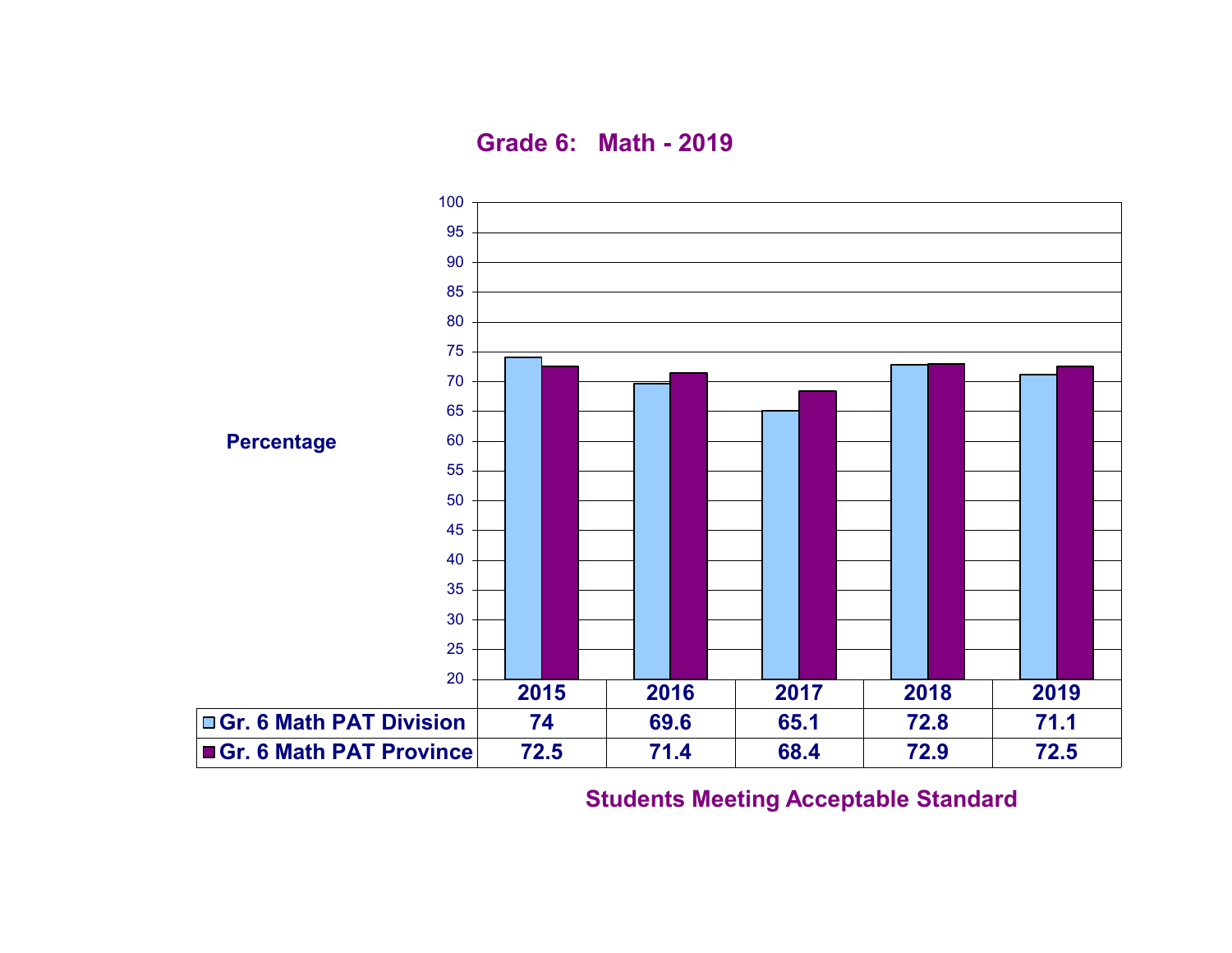**Grade 6: Science - 2019**

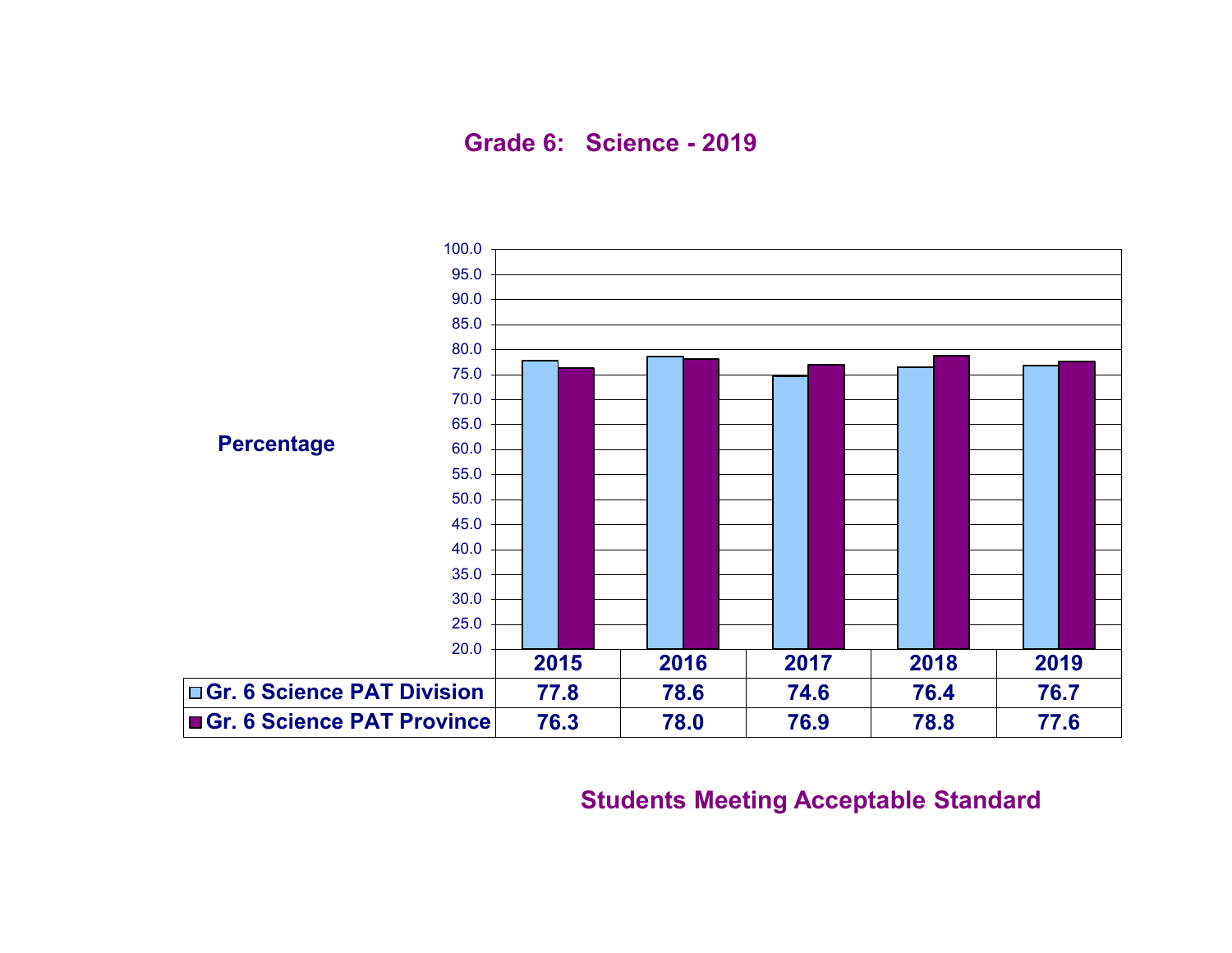**Grade 6: Social Studies - 2019**

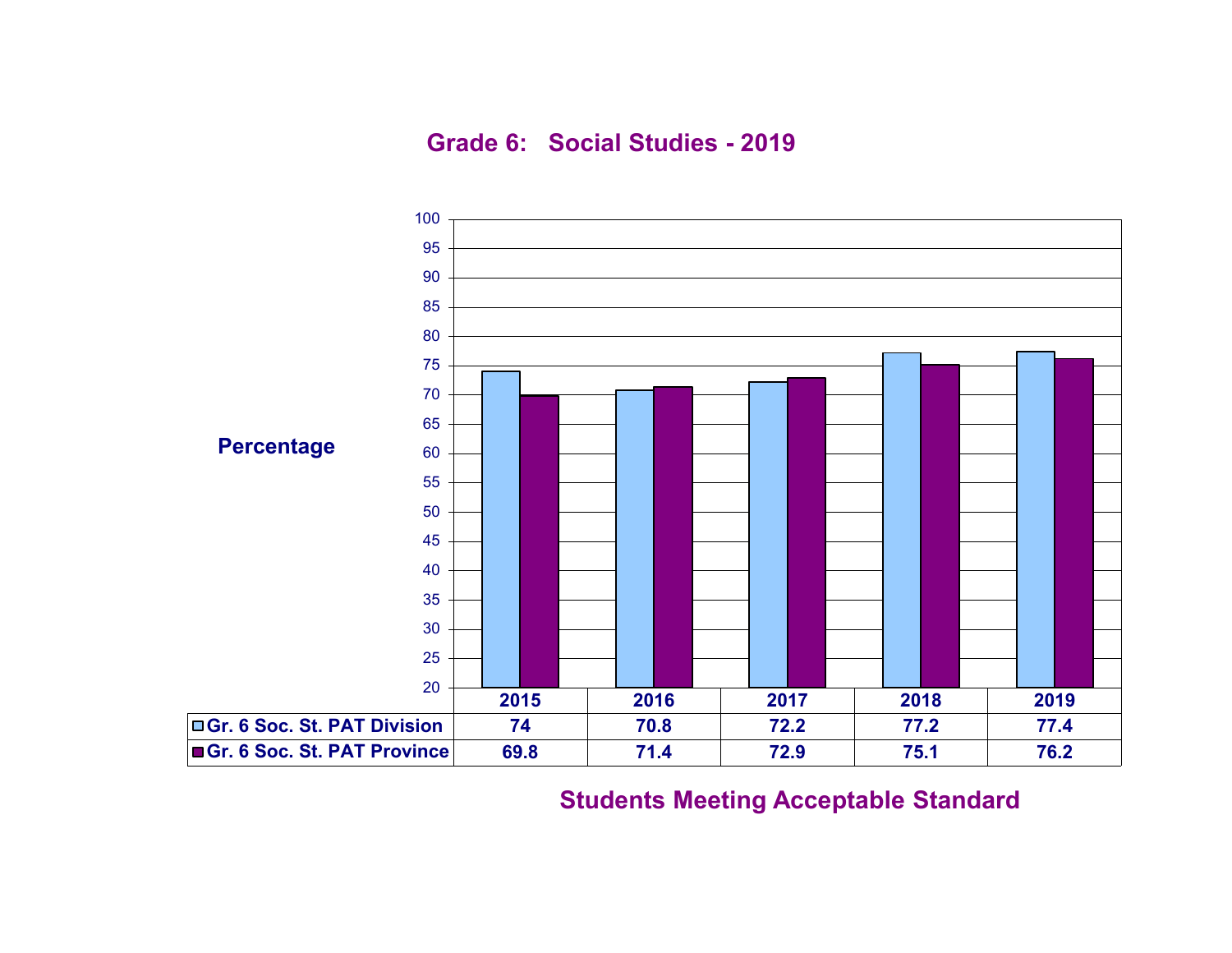

**Division Results (Acceptable Standard)**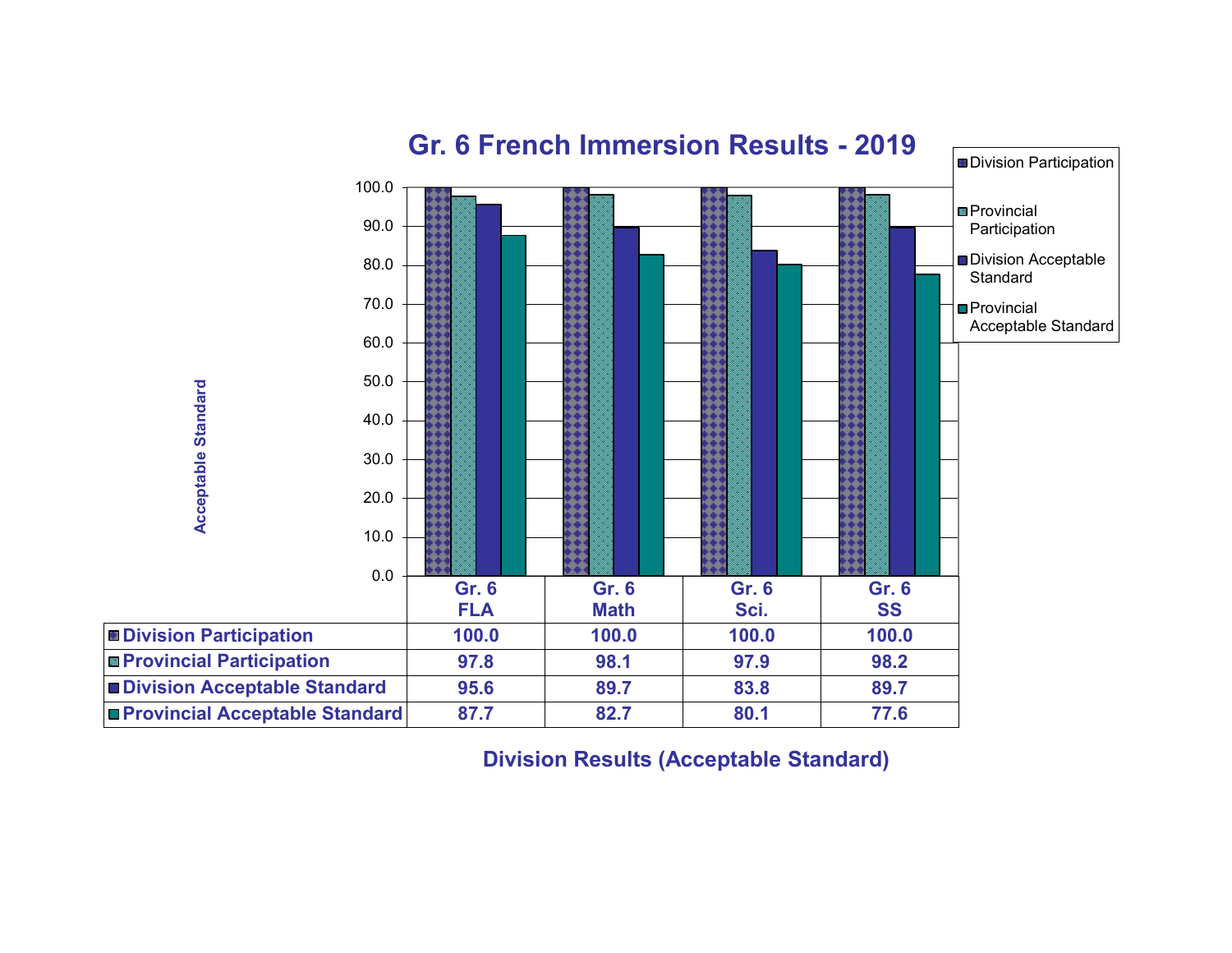**Grade 9: English Language Arts - 2019**

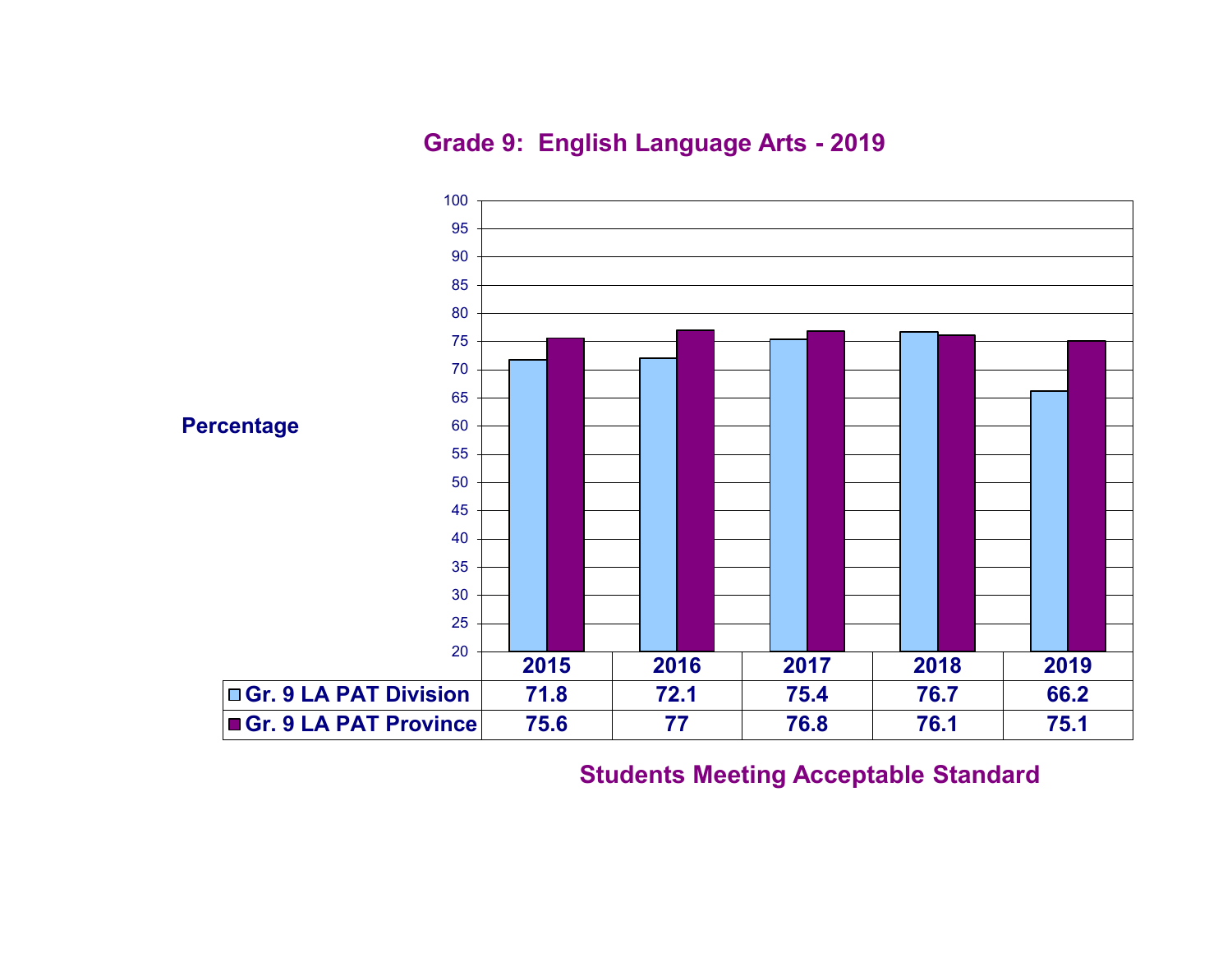**Grade 9: Math - 2019**

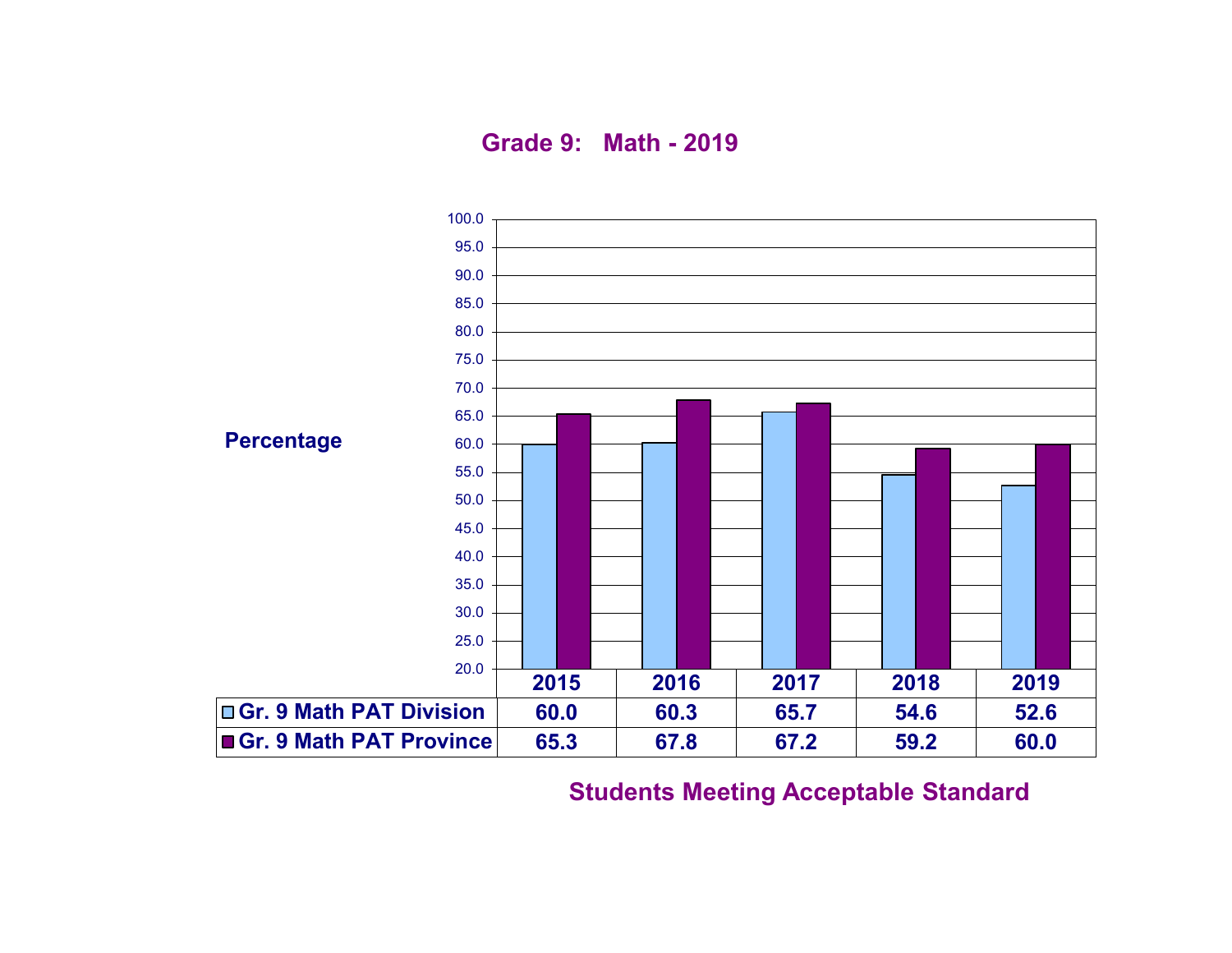**Grade 9: Science - 2019**

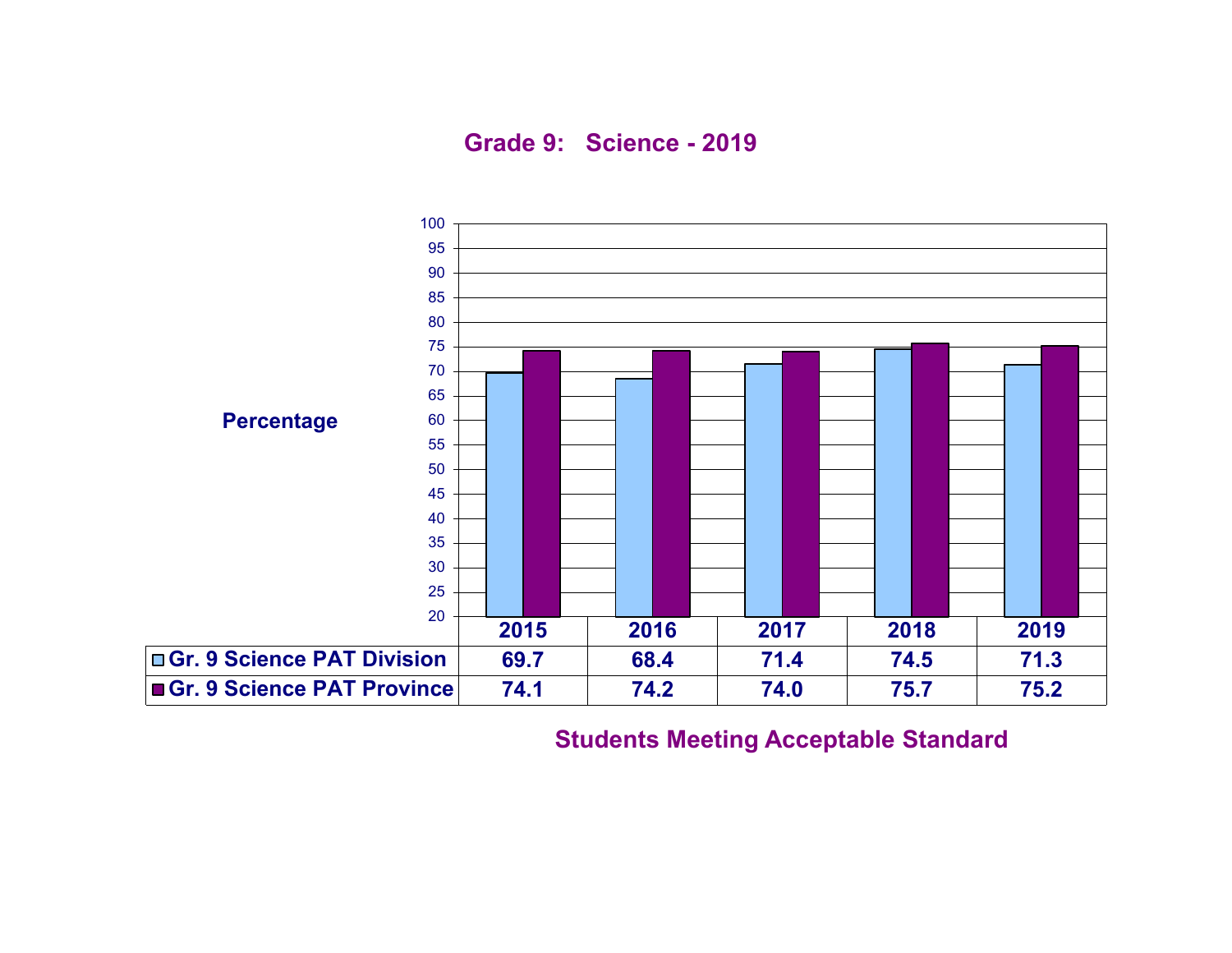**Grade 9: Social Studies - 2019**

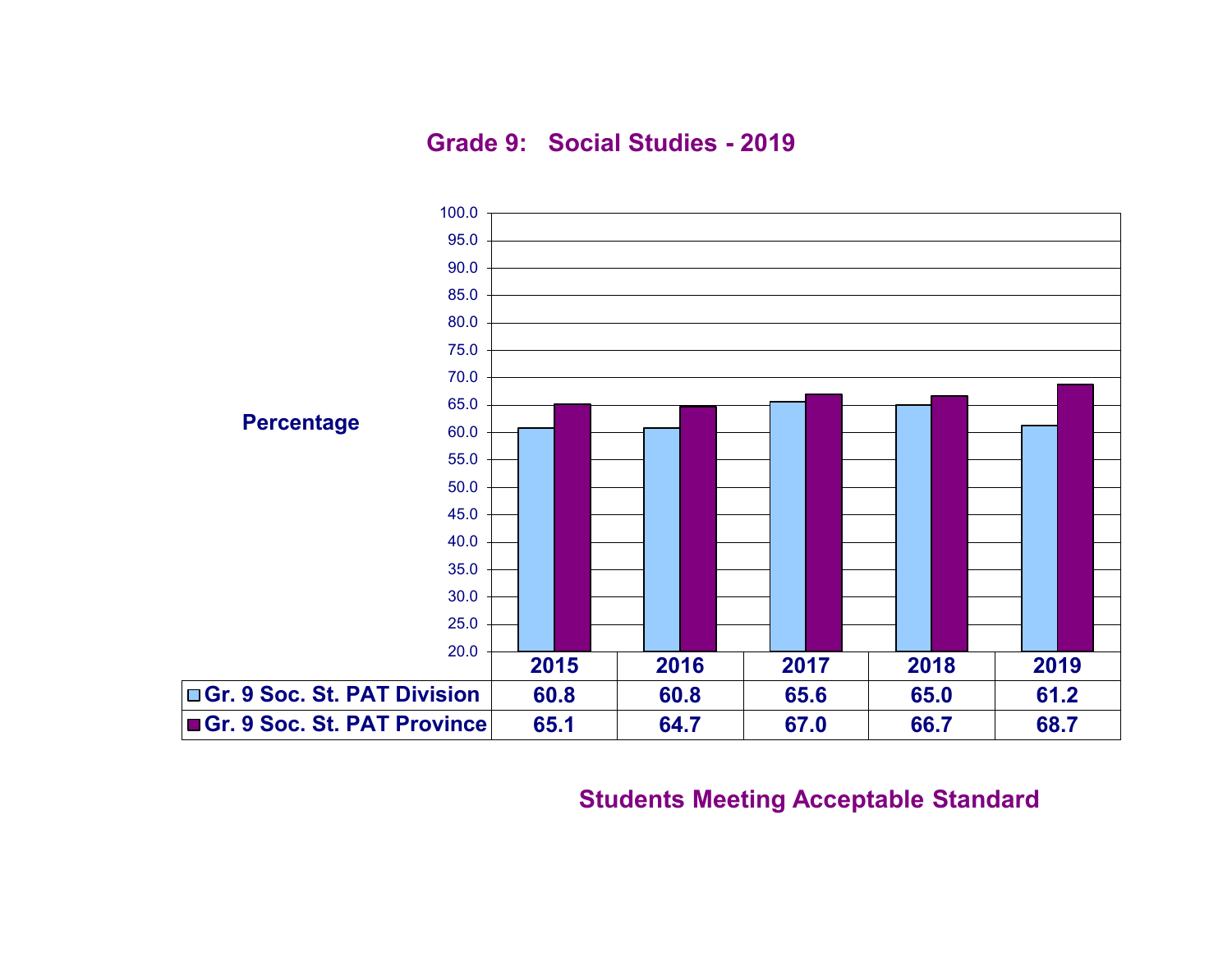

## **Gr. 9 French Immersion Results - 2019**

**Division Results (Acceptable Standard)**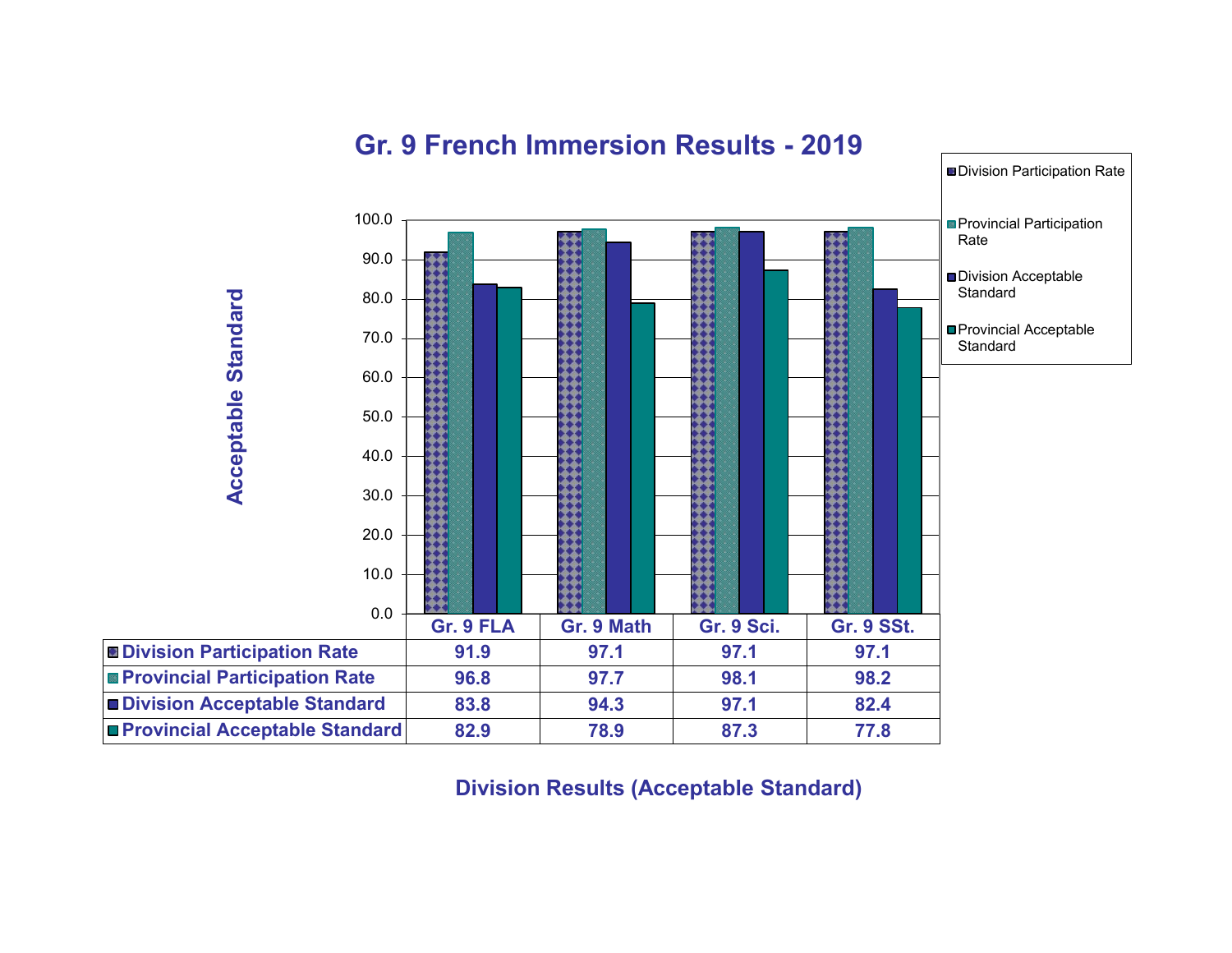



# *Diploma Exam Results*

**2018 - 2019**